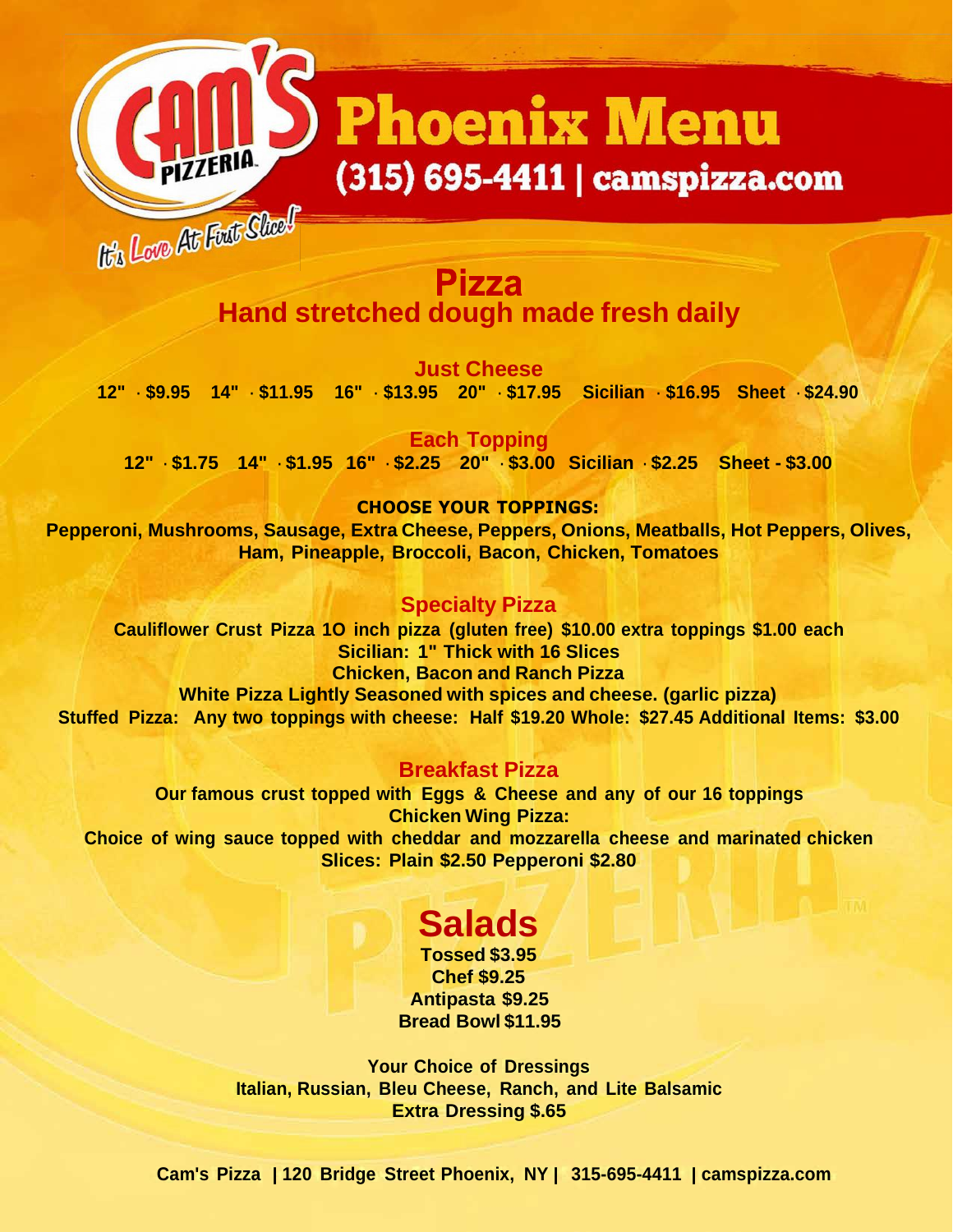# **Phoenix Menu** (315) 695-4411 | camspizza.com

# **WINGS**

the Love At First Shoel

### **Boneless Wings**

**1O Wings \$12.50 Celery and Bleu Cheese Included**

#### **Buffalo Style Wings**

**1O Wings \$13.95 Celery and Bleu Cheese Included**

#### **Sauces**

**Mild, Medium, Hot, BBQ, Flammable, Garlic, Garlic Parm or Sweet & Tangy Extra Bleu Cheese \$.65 Extra Celery \$.65 Extra Sauce \$.65**

# **SPECIALTIES**

**Stromboli \$8.95 Calzone \$8.95 Sausage Roll \$4.75 Mozzarella Stix \$6.25 Waffle Fries/Plain Fries: Small \$3.75 Large \$5.35 Poppers \$6.25 Onion Rings \$4.75 Mushrooms \$6.25 Cauliflower \$6.25 Chicken Tenders \$9.00 Garlic Bread \$4.30 Garlic Bread with Cheese \$5.75 Cheese Bread Sticks \$6.20 Pizza Logs \$8.95**

#### **SPECIALTY WRAPS**

**Buffalo Chicken, Chicken Bacon Ranch \$7.75 Club Wrap (Ham, Turkey & Bacon) \$7.75**